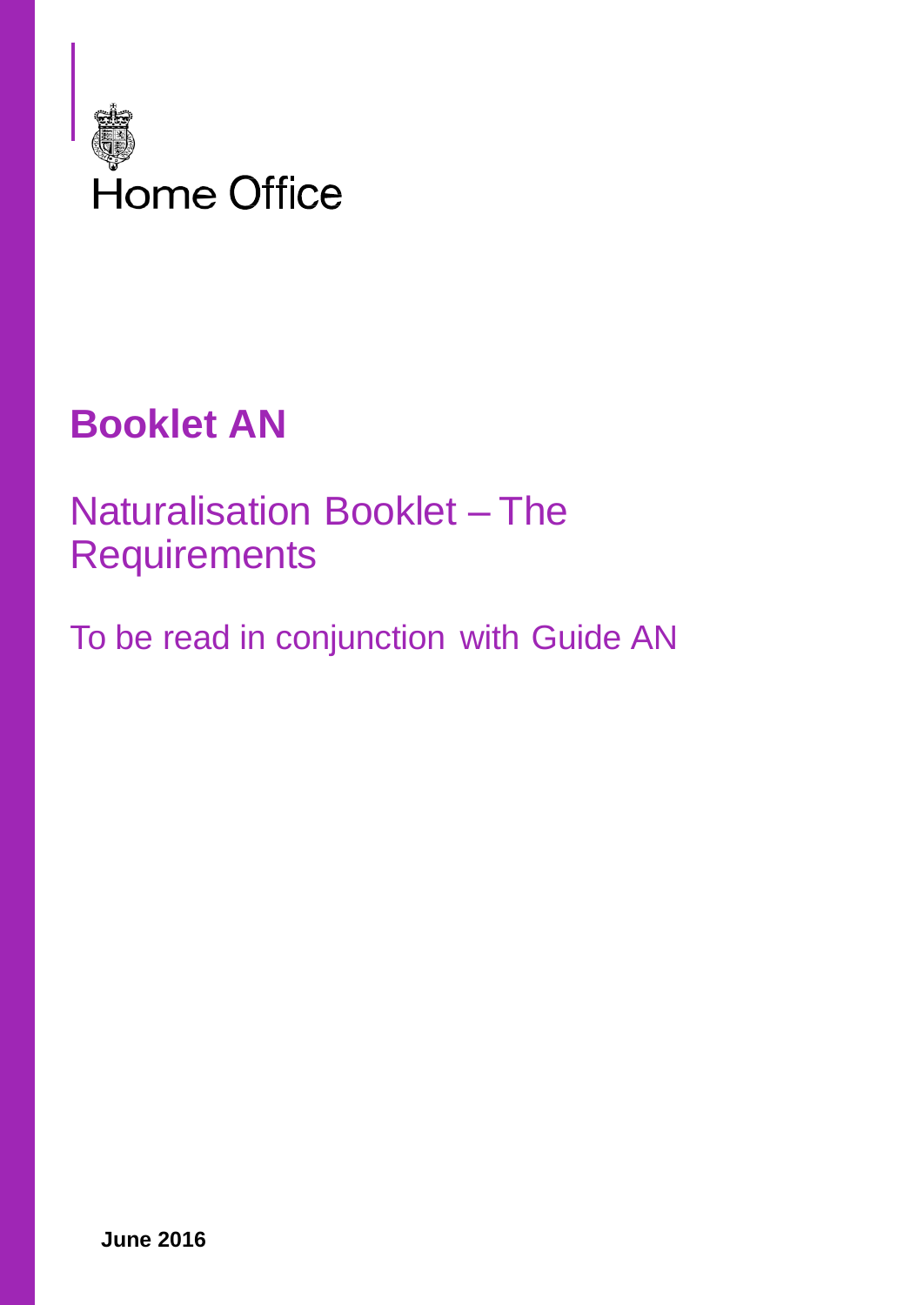## **CONTENTS**

## **Page**

|    | 1. Do you qualify for naturalisation?                                              | 3              |
|----|------------------------------------------------------------------------------------|----------------|
| А. | Requirements if you are married to or the civil partner of a British citizen       | 3              |
| В. | Requirements if you are NOT married to or the civil partner of a British citizen 4 |                |
|    | 2. The 3 or 5 year qualifying period                                               | 6              |
|    | 3. Breach of immigration law                                                       | 6              |
|    | 4. Immigration time restrictions                                                   | 6              |
|    | 5. Absences from the UK                                                            | $\overline{7}$ |
|    | 6. European economic area nationals and Swiss nationals                            | 10             |
|    | Who is an EEA national?                                                            | 10             |
|    | 7. Sound mind                                                                      | 11             |
|    | 8. Knowledge of language and life in the UK                                        | 11             |
|    | 9. Good character                                                                  | 15             |
|    | 10. Crown and designated service                                                   | 19             |
|    | <b>11. Biometric Enrolment</b>                                                     | 20             |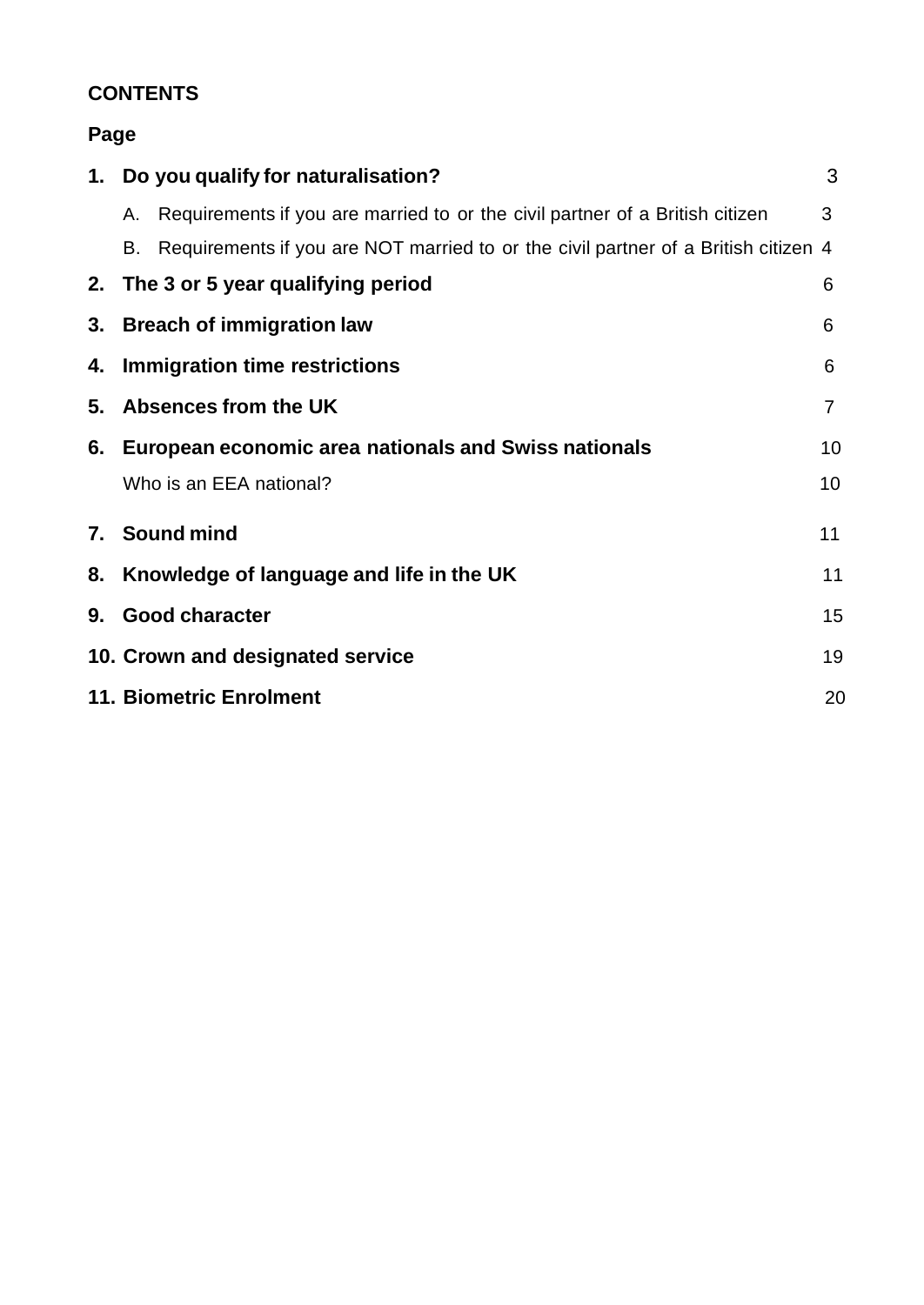#### **INTRODUCTION**

This Guide summarises the legal requirements for applying for naturalisation.

Naturalisation is not an entitlement. It is a matter of law as set out in the British Nationality Act 1981. The Home Secretary may exercise discretion to naturalise you only if you satisfy a number of statutory requirements. He/she may disregard the extent to which you are unable to fully satisfy certain requirements but cannot do this in all cases. The way that discretion is exercised, is described throughout this booklet. This is further described in the nationality staff instructions which may be accessed on our website at

https://www.gov.uk/government/organisations/uk-visas-and-immigration

#### **The requirements for naturalisation as set out in the British Nationality Act 1981**

### **1. DO YOU QUALIFY?**

Naturalisation is not an entitlement and a decision can only be made to grant you citizenship if you can demonstrate that you satisfy certain legal requirements and the Home Secretary thinks fit to naturalise you.

The requirements for naturalisation as a British citizen differ depending on whether or not you are applying on the basis of marriage or civil partnership with a British citizen.

### **A. If you are married to or the civil partner of a British citizen (section 6(2) of the British Nationality Act 1981)**

The legal requirements you should meet before you apply are that you:

- 1. Are aged 18 or over when you apply
- 2. Are married to or the civil partner of a British citizen on the date of application

3. Are of sound mind, so that you understand the step you are taking (but see page 10 for those who are not of sound mind)

4. Can communicate in English (or Welsh or Scottish Gaelic) to an acceptable degree

- 5. Have sufficient knowledge about life in the UK
- 6. Are of good character
- 7. Have lived in the UK for a minimum of 3 years before you apply and meet the following residence requirements: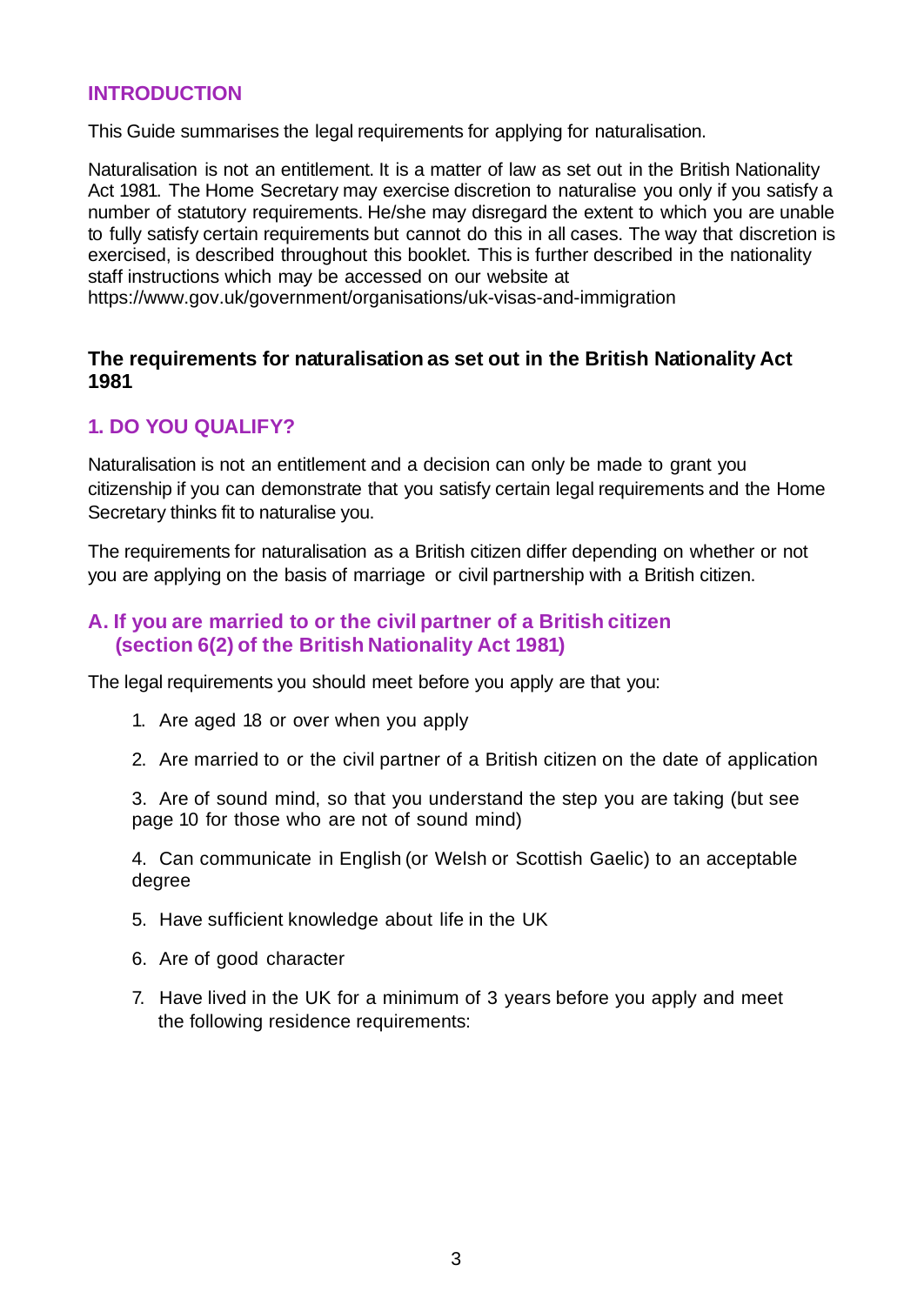The residence requirements:

1. You must have been physically present in England, Wales, Scotland, Northern Ireland, the Isle of Man or the Channel Islands on the day 3 years before the application is received by the Home Office.

For example if your application is received on 20/1/2015, you should have been physically present in the United Kingdom on 21/1/2012.

Most applications that fail do so because applicants have applied even though they cannot satisfy the residence requirement to be present in the UK at the beginning of the residential qualifying period.

- 2. You must not have had more than 270 days outside the United Kingdom in the three year period before making the application (but see the section on Absences on page 7).
- 3. You must not have had more than 90 days outside the United Kingdom in the 12 month period before making the application, (but see the section on Absences on page 8).
- 4. You must be free of immigration time restrictions on the date of application (see the section on Immigration Time Restrictions).
- 5. You must not have been in breach of the immigration rules in the 3 year period before making the application (see the section on Breach of Immigration Law).

Some discretion may be exercised over the residence requirements at  $2 - 5$ above if there are special circumstances. If you do not meet these residence requirements but believe that there are special circumstances in your case, you should explain them when you apply.

If you are in Crown service or specially designated service, or are married to or the civil partner of a British citizen in Crown or designated service, go straight to section 10 for alternative ways that you might qualify.

## **B. If you are NOT married to or the civil partner of a British citizen (Section 6(1) of the British Nationality Act 1981)**

The legal requirements you should meet before you apply are that you:

- 1. Are aged 18 or over when you apply
- 2. Are of sound mind, so that you understand the step you are taking (but see page 11 for those who are not of sound mind)
- 3. Intend to continue to live in the UK, or to continue in Crown service, the service of an international organisation of which the UK is a member or the service of a company or association established in the UK
- 4. Can communicate in English (or Welsh or Scottish Gaelic) to an acceptable degree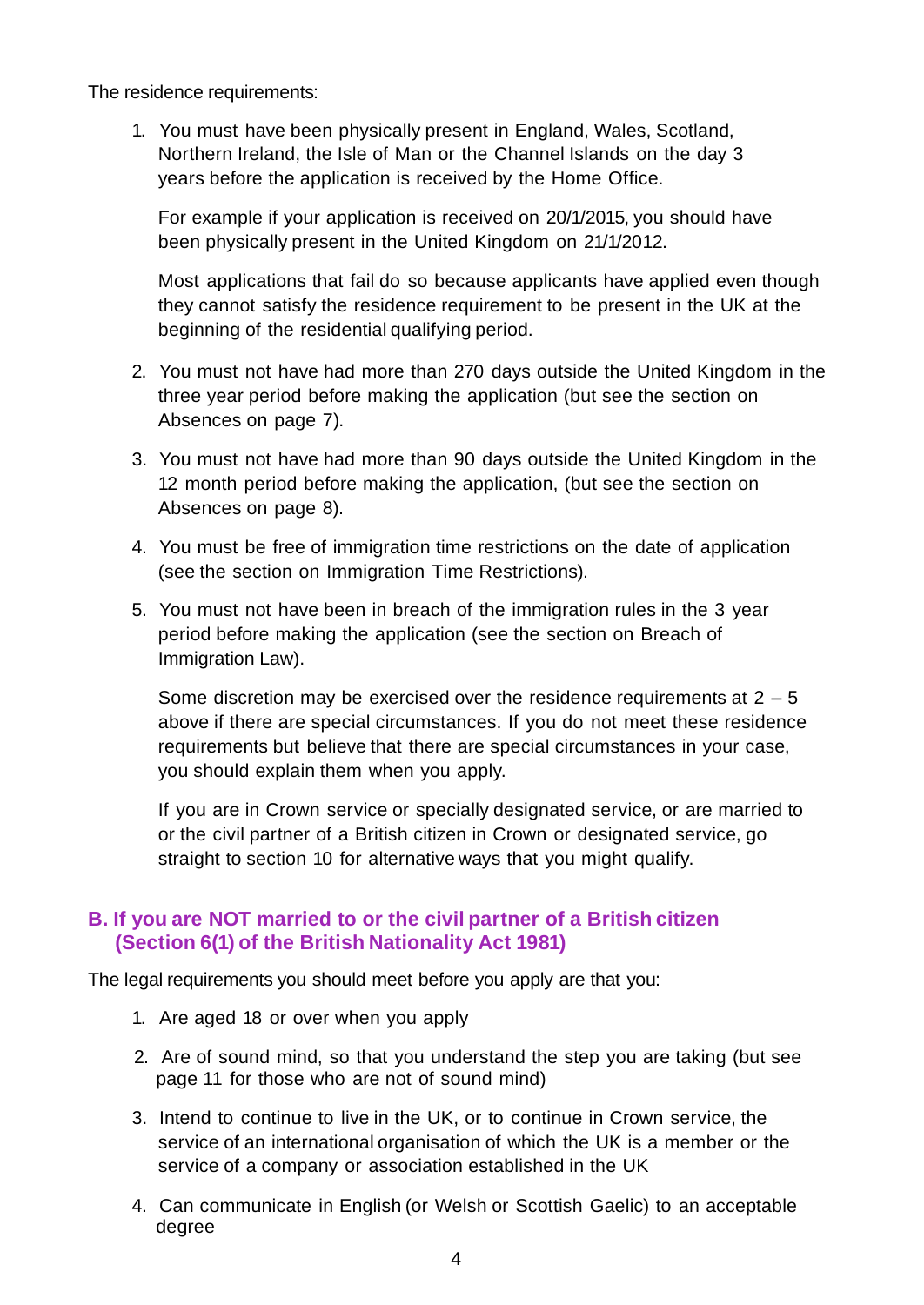- 5. Have sufficient knowledge about life in the UK
- 6. Are of good character
- 7. Have lived in the UK for a minimum of 5 years before you apply

The residence requirements:

1. You must have been physically present in England, Wales, Scotland, Northern Ireland, the Isle of Man or the Channel Islands on the day 5 years before the application is received by the Home Office.

For example if your application is received on 20/1/2015 you should have been physically present in the United Kingdom on 21/1/2010.

Most applications that fail do so because applicants have applied even though they cannot satisfy the residence requirement to be present in the UK at the beginning of the residential qualifying period.

If you are a current or former member of the UK armed forces, you may not have to meet this requirement, if you were serving outside of the UK on the date 5 years before applying.

- 2. You must not have had more than 450 days outside the United Kingdom in the five year period before making the application (but see the section on 'Absences' on page 7).
- 3. You must not have had more than 90 days outside the United Kingdom in the 12 month period before making the application (but see the section on 'Absences' on page 8).
- 4. You must be free of immigration time restrictions on the date of application, and have been free of immigration time restrictions for the twelve month period before making the application (see the section on 'Immigration Time Restrictions').
- 5. You must not have been in breach of the immigration rules in the 5 year period before making the application (see the section on 'Breach of ImmigrationLaw').

Some discretion may be exercised over the residence requirements at  $2 - 5$ above if there are special circumstances. If you do not meet these residence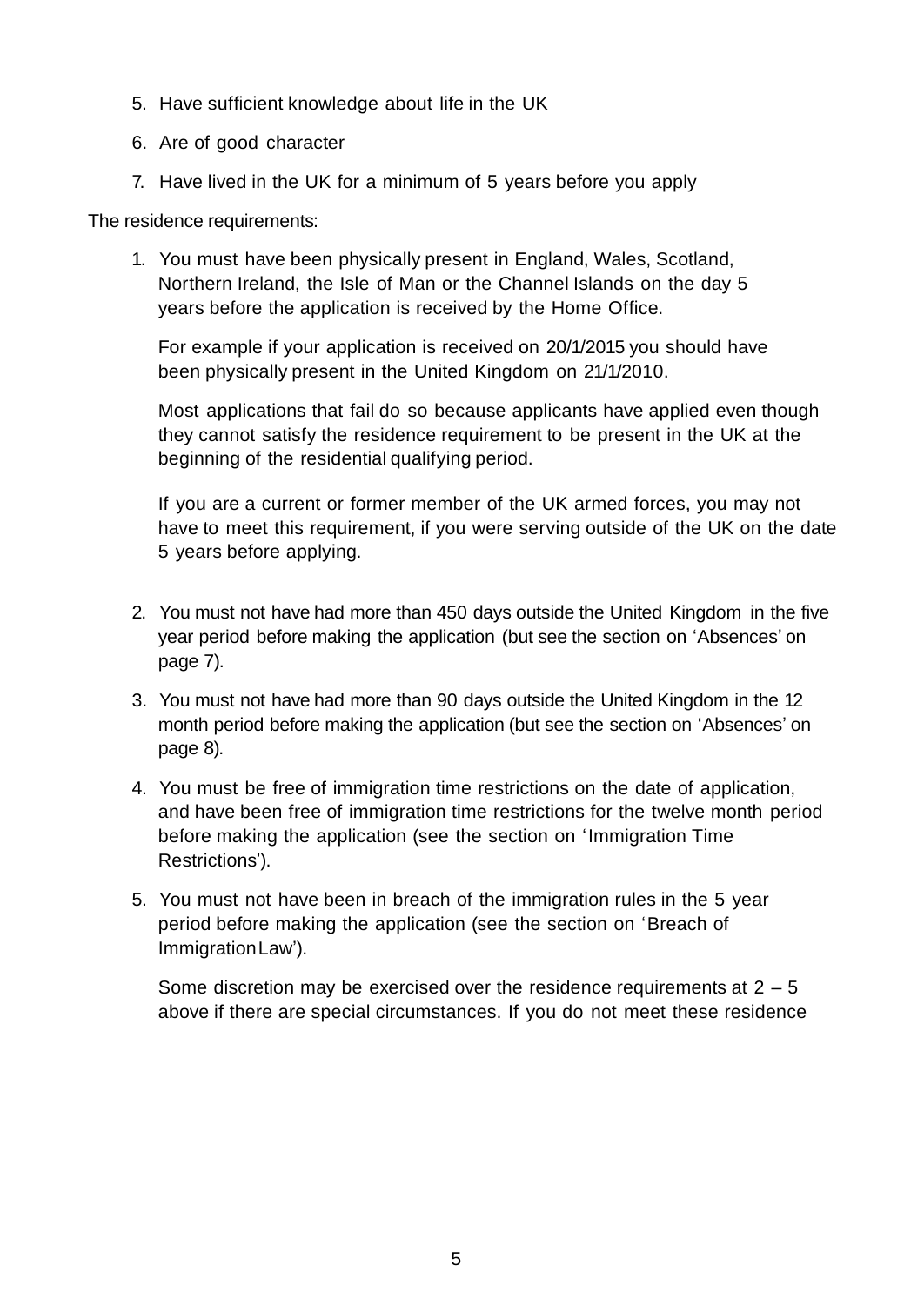requirements but believe that there are special circumstances in your case, you should explain them when you apply.

If you are in Crown service or specially designated service go straight to section 10 for alternative ways that you might qualify.

## **2. THE 3 OR 5 YEAR QUALIFYING PERIOD**

Time spent in the UK while exempt from immigration control (for example, as a diplomat or a member of visiting armed forces) or while in any place of detention (or unlawfully absent from such a place) does not normally count as residence in the UK for the purpose of calculating the residential qualifying period. It is usually treated as absence from the UK.

If you are a national of a member state of the EEA and do not have indefinite leave to remain in the United Kingdom, you will need to have been resident in the United Kingdom for at least five years even if you are married to a British citizen. (See the section on European Economic Area Nationals and Swiss Nationals for more information).

### **3. BREACH OF IMMIGRATION LAW**

To meet the residence requirements you should not have been in breach of immigration law during the residential qualifying period. You should have been here legally. In other words, you must have had the necessary permission under the immigration laws to be in the UK. You may be refused if you have been in breach of immigration laws during the residential qualifying period. This is especially relevant if you came to the UK as an asylum seeker and your application for refugee status and any appeals were refused during this period.

If you came to the UK as an asylum seeker and/or as an illegal entrant (e.g. you entered the UK clandestinely) you must have evidence that you were here legally during the residential qualifying period. You may be in breach of immigration laws during the residential qualifying period if you had exhausted all your appeal rights and had not left the country, even if you were subsequently given indefinite leave to remain as a concession. If you were not covered by temporary leave to remain during the whole residential qualifying period while appeals were under consideration, then your application will fail on breach of immigration conditions.

Just because you were given indefinite leave to remain does not mean that we will automatically disregard the time you were in breach of immigration laws during the residential qualifying period. Any immigration offences will also be considered as part of the Good Character requirement. This includes immigration breaches in the 10 year period before you apply for naturalisation – see section 9.

## **4. IMMIGRATION TIME RESTRICTIONS**

If you are married to or the civil partner of a British citizen, you will need to be free from immigration time restrictions on the date you make your application.

If you are not married to or the civil partner of a British citizen you should have been free of immigration time restrictions during the last 12 months of the 5 year qualifying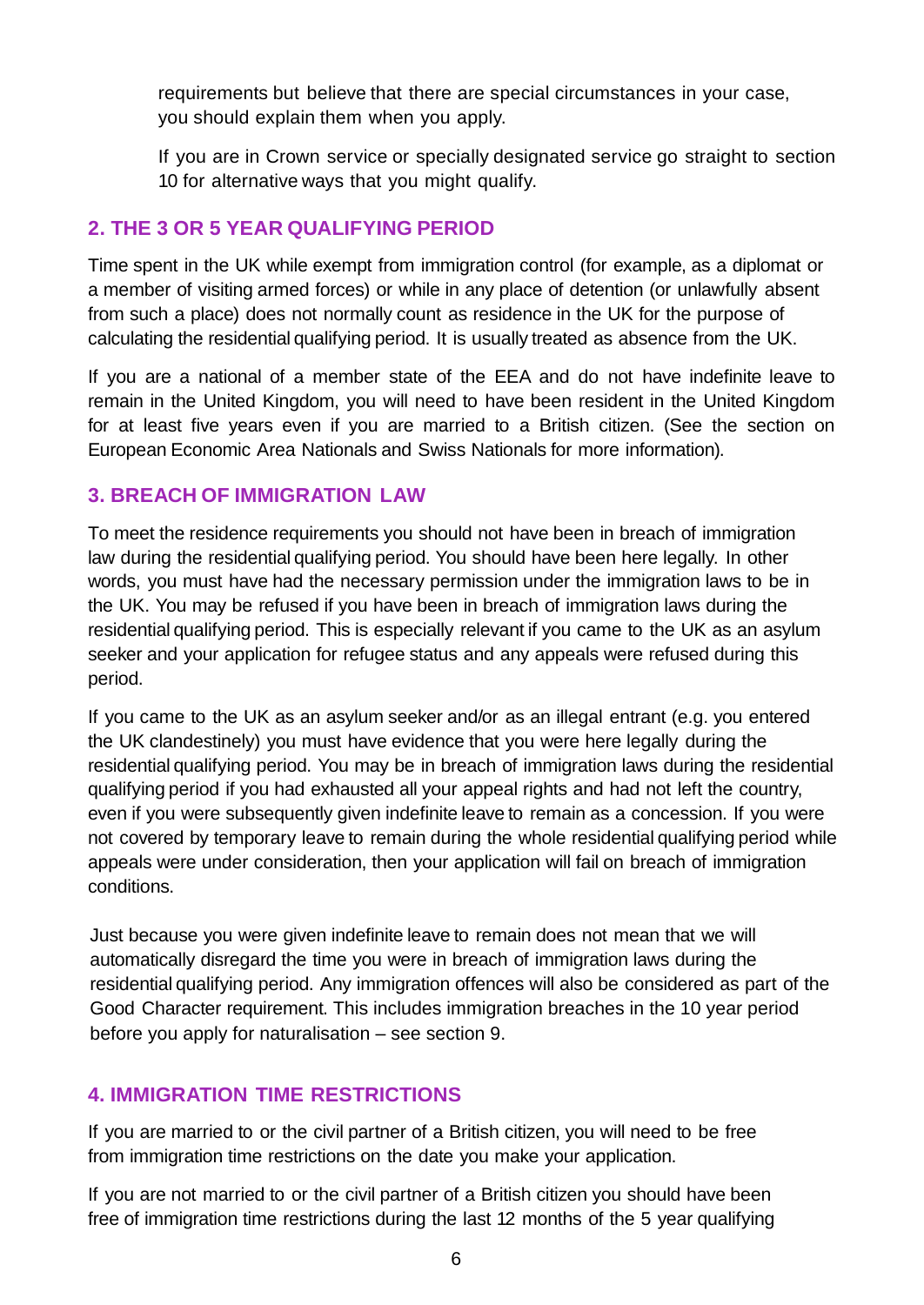period.

Usually there is a stamp or sticker in your passport, or you have a biometric residence permit, saying that you have indefinite leave to enter or remain or no time limit on your stay. But you may have a letter from the Home Office saying that you are free from immigration conditions. If you do not have a passport or letter which says this and you have lived here many years you may still be free from an immigration time restriction.

If you are from an EEA member state or Switzerland you will be free from immigration conditions if you have been exercising EEA free movement or establishment rights in the UK for 5 continuous years. See pages 10-11 for information about this.

A person who is outside the United Kingdom is, by definition, not subject to any restriction under the immigration laws on his or her maximum length of stay in the United Kingdom. However, the Home Secretary will normally refuse an application made outside the United Kingdom where it appears that the main reason for making the application in this way was to avoid the requirement about immigration restrictions. If you make your application overseas, but would have had only a conditional right to remain in the UK on the date of application if you had remained in the United Kingdom, your application is unlikely to succeed.

## **5. ABSENCES FROM THE UK**

To satisfy the residence requirement you should not have been absent for more than 90 days in the last 12 months. If you are married to or in a civil partnership with a British citizen the total number of days absence for the whole 3 year period should not exceed 270. Otherwise, you should not have been outside the UK for more than 450 days in the 5 year qualifying period.

There is discretion to disregard absences in excess of the limits. This discretion is outlined in the following tables

|                                                     | 6(1) application<br>5 year QP | 6(2) application<br>3 year QP<br>(applicants married to, in<br>a civil partnership with, a<br>British citizen) |
|-----------------------------------------------------|-------------------------------|----------------------------------------------------------------------------------------------------------------|
| Normal permitted absences in<br>QP                  | 450 days                      | 270 days                                                                                                       |
| Total number of<br>absences normally<br>disregarded | 480 days                      | 300 days                                                                                                       |

## **A. Absences from the United Kingdom during your residential qualifying period (QP) will be considered in the following way:**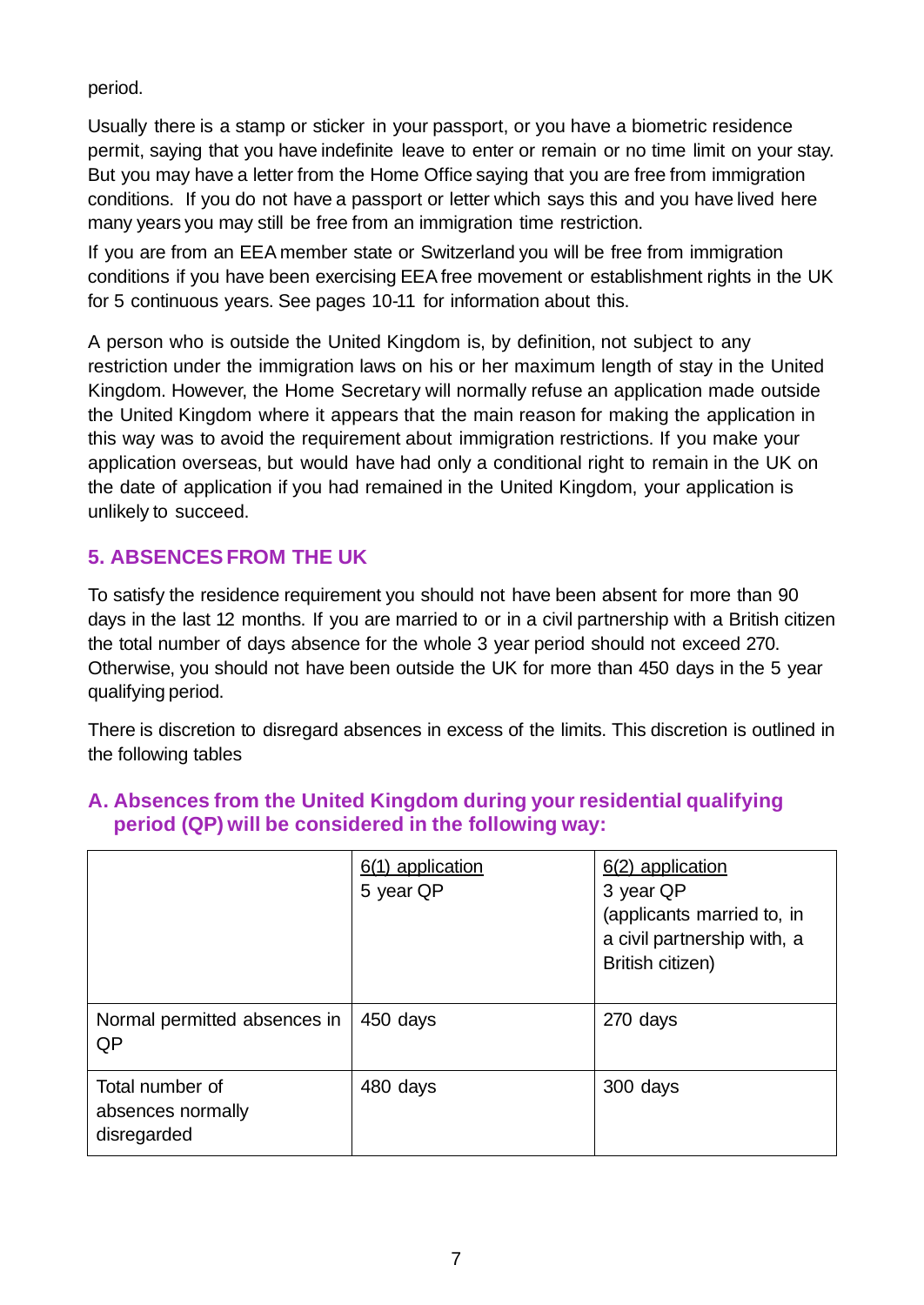| Absences normally                                  | 900 days                    | 540 days                      |
|----------------------------------------------------|-----------------------------|-------------------------------|
| disregarded only if:                               | Please note: if your        | Please note: if your          |
| a) you meet all                                    | absences are up to 730      | absences are up to 450        |
| other                                              | days we would expect you    | days we would expect you      |
| requirements; and                                  | to have been resident in    | to have been resident in      |
|                                                    | the UK for the last         | the UK for the last           |
| b) you have established<br>your home, family and a | 7 years.                    | 4 years.                      |
| substantial part of your                           | For absences exceeding      | For absences exceeding        |
| estate here.                                       | 730 days we would expect    | 450 days we would expect      |
|                                                    | you to have been resident   | you to have been resident     |
|                                                    | in the UK for the last 8    | in the UK for the last 5      |
|                                                    | years unless the absences   | years unless the absences     |
|                                                    | were a result of one of the | were the result of one of the |
|                                                    | reasons detailed in section | reasons detailed in section   |
|                                                    | 5A1 below.                  | 5A1 below.                    |
|                                                    |                             |                               |
|                                                    |                             |                               |

For absences exceeding 730 days (or 450 days for 6(2) applications) we would expect you to have been resident in the UK for the last 8 years (5 years for 6(2) applications) unless the absences were a result of either:

- A posting abroad in Crown or designated service (see section 10). For example, as a member of HM Forces, or as the husband, wife or civil partner of a British citizen serving abroad in Crown or designated service; or
- An unavoidable consequence of the nature of your work. For example, if you are a merchant seaman or someone working for a UK based business which requires frequent travel abroad; or
- Exceptional or compelling reasons of an occupational or compassionate nature such as having a firm job offer for which British citizenship is a genuine requirement.

Only very rarely would we disregard absences in excess of 900 days (540 days for 6(2) applications). If your absences are more than this limit your application is likely to fail and your fee will not be fully refunded.

## **B. Absences from the United Kingdom during the last 12 months of your qualifying period (QP) will be considered in the following way:**

|                                                                        | $6(1)$ and $6(2)$<br>applications |
|------------------------------------------------------------------------|-----------------------------------|
| Normal permitted absences in final 12 months of your qualifying period | 90 days                           |
| Total number of absences normally disregarded                          | 100 days                          |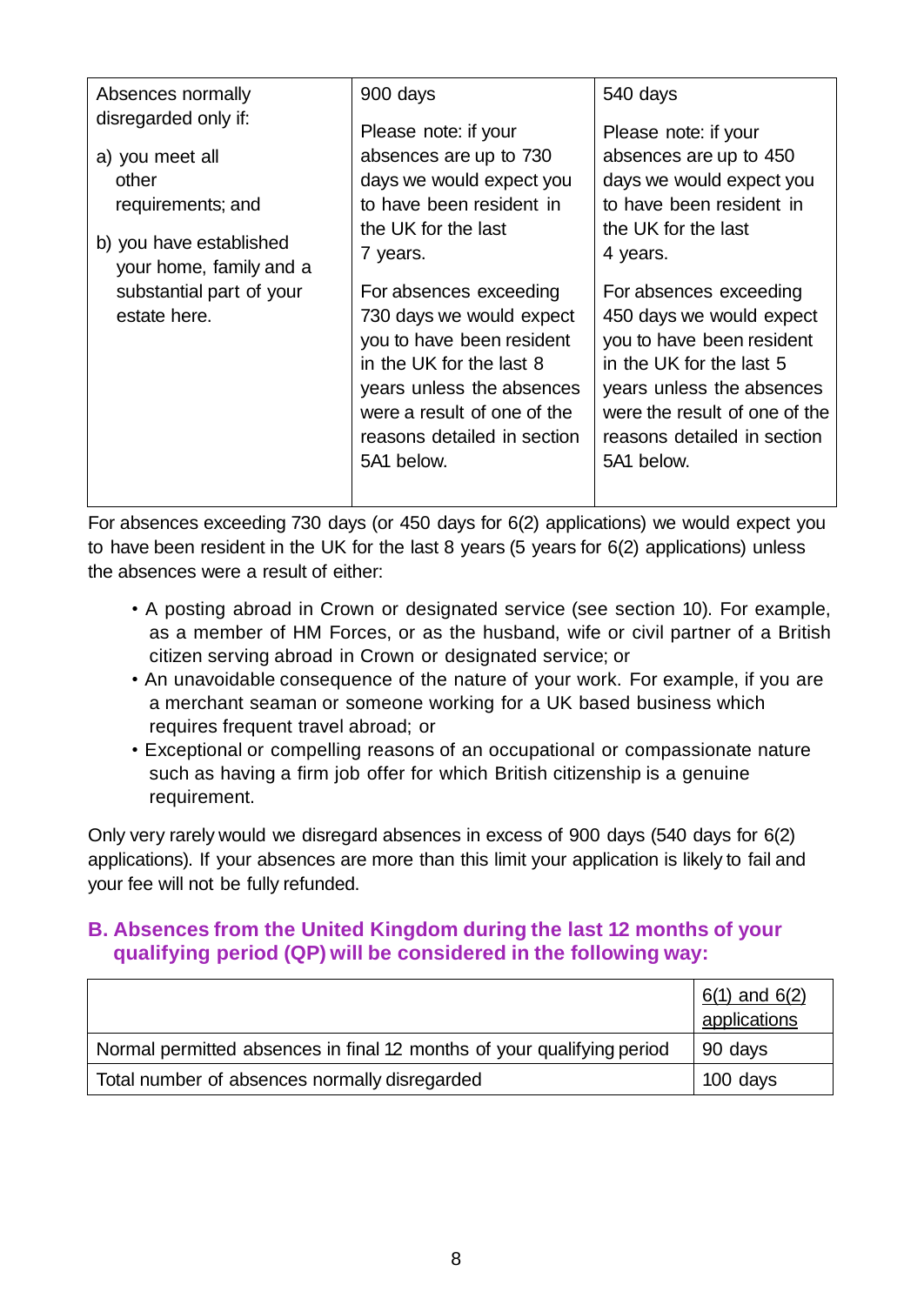| Total number of absences normally disregarded only if all<br>other requirements are met and:                                                             | $101 - 179$ days |
|----------------------------------------------------------------------------------------------------------------------------------------------------------|------------------|
| a) you have demonstrated links with the UK through presence of<br>family, and established home and a substantial part of your<br>estate.                 |                  |
| Total number of absences that may be disregarded if you do not meet<br>all of the other requirements providing the following criteria are met:           | $101 - 179$ days |
| a) you have demonstrated links with the UK through presence of<br>family, and established home and a substantial part of your<br>estate; and             |                  |
| b) the absence is justified by Crown service or by compelling<br>occupational or compassionate reasons taking account of the criteria at<br>section 5A1. |                  |
| Total number of absences that may be disregarded where all<br>other requirements are met and:                                                            | 180 days $+$     |
| a) you have demonstrated links with the UK through presence of<br>family, and established home and a substantial part of your<br>estate; and             |                  |
| b) the absence is justified by Crown service or by compelling<br>occupational or compassionate reasons taking account of the criteria<br>at section 5A1. |                  |
|                                                                                                                                                          |                  |

Please note: Only in the most exceptional circumstances would total absences exceeding 180 days in the final 12 months of the qualifying period be disregarded if all other requirements were not met.

For further information regarding excess absences refer to our website.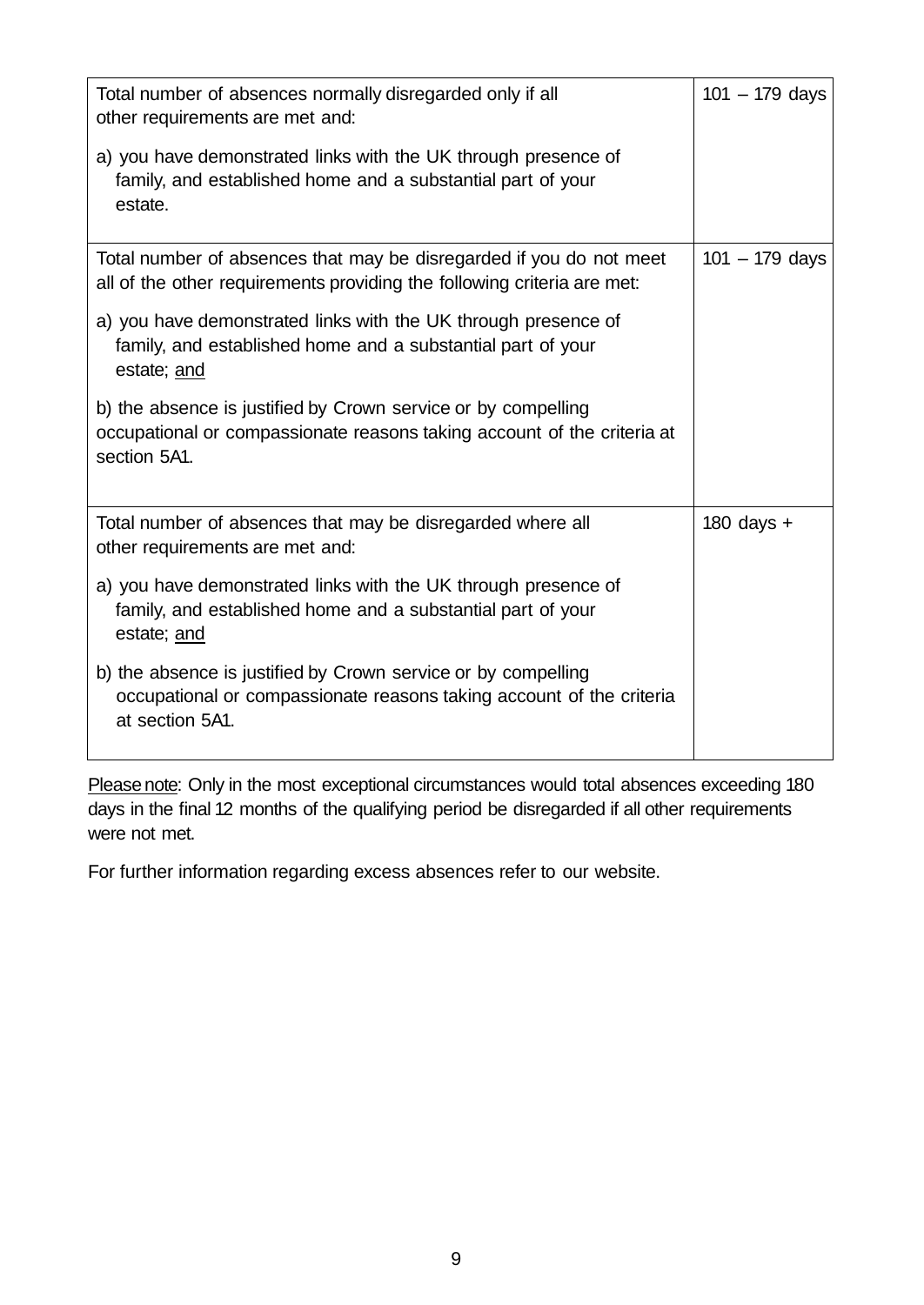## **6. EUROPEAN ECONOMIC AREA NATIONALS AND SWISS NATIONALS**

This section covers you if the country to which you belong is part of the European Economic Area or Switzerland.

If you are a national of a country which is a member state of the EEA or Switzerland, or the family member of such a person, you will automatically have permanent residence status after exercising EEA free movement rights in the UK for any continuous period of 5 years ending on or after 30 April 2006. You should apply for a permanent residence card to prove that you hold that status before applying for citizenship.

But remember that, unless you are married to or the civil partner of a British citizen, you should normally have held permanent resident status for 12 months before applying for naturalisation. This means that you may need to wait until you have been in the United Kingdom for 6 years before you can apply. When you apply for a permanent residence document the evidence that you supply for your EEA(PR) application must be for a 5 year period that ended at least a year before you want to apply for citizenship.

For example:

If you apply for Permanent Residence on  $1<sup>st</sup>$  December 2015 and want to apply for Citizenship once that application is decided, you should send evidence that shows you were exercising Treaty rights as a qualified person or family member from 1 December 2009 to 1 December 2014.

#### **Who is an EEA national?**

The EEA comprises the Member States of the EC together with Iceland, Norway and Liechtenstein. The Member States of the EC are set out below along with the date that they joined the European Union:

| Austria               | 1.1.1995 | Italy                 | 1.1.1958 |
|-----------------------|----------|-----------------------|----------|
| <b>Belgium</b>        | 1.1.1958 | Latvia                | 1.5.2004 |
| <b>Bulgaria</b>       | 1.1.2007 | Lithuania             | 1.5.2004 |
| Croatia               | 1.7.2013 | Luxembourg            | 1.1.1958 |
| Cyprus                | 1.5.2004 | Malta                 | 1.5.2004 |
| <b>Czech Republic</b> | 1.5.2004 | <b>Netherlands</b>    | 1.1.1958 |
| <b>Denmark</b>        | 1.1.1973 | Poland                | 1.5.2004 |
| Estonia               | 1.5.2004 | Portugal              | 1.1.1986 |
| Finland               | 1.1.1995 | Romania               | 1.1.2007 |
| France                | 1.1.1958 | Slovakia              | 1.5.2004 |
| Germany               | 1.1.1958 | Slovenia              | 1.5.2004 |
| Greece                | 1.1.1981 | Spain                 | 1.1.1986 |
| Hungary               | 1.5.2004 | Sweden                | 1.1.1995 |
| Ireland               | 1.1.1973 | <b>United Kingdom</b> | 1.1.1973 |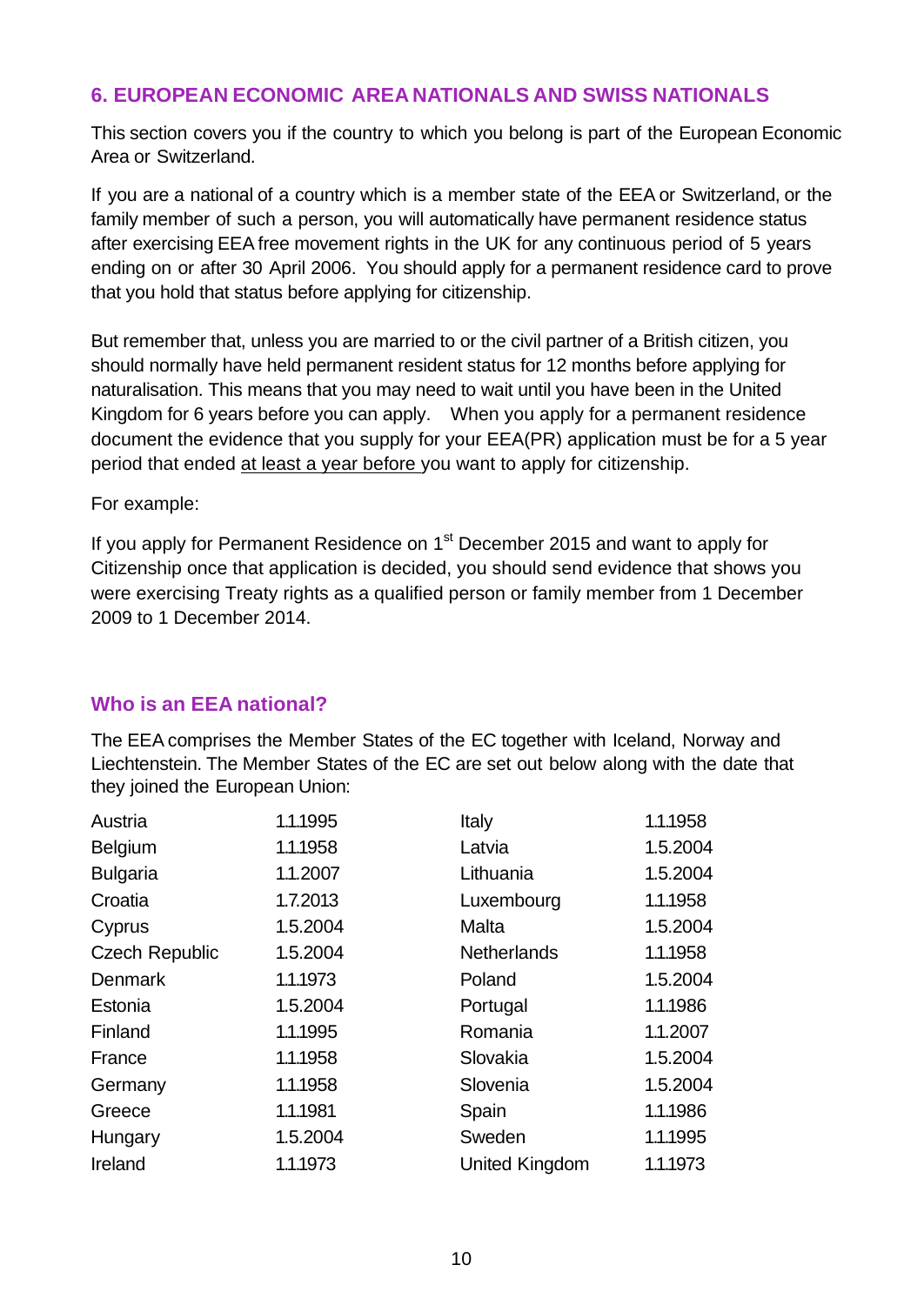## **7. SOUND MIND**

The Home Secretary has discretion to waive the requirement to be of sound mind if he/she thinks that would be the right thing to do in any particular case. If you are completing this form on behalf of someone who is not of sound mind and for whom you are responsible you should complete the form as fully as possible, highlighting those areas which cannot be completed and explaining on page 23 why it would be in the applicant's best interests for naturalisation to be granted despite their inability to understand fully what is involved. The form should be supported by confirmation of the applicant's mental condition and of the fact that they are in your care. This should include documentation proving the care arrangements.

## **8. KNOWLEDGE OF LANGUAGE AND LIFE IN THE UK**

Applying to become a citizen of the UK is an important decision and commitment. You will be agreeing to accept the responsibilities which go with citizenship and to respect the laws, values and traditions of the UK. It is important that you are able to communicate with the wider community and are equipped to play a part in community life. Being able to speak English is a very important part of this and learning about Life in the UK will help you understand what it means to be a British citizen.

You can satisfy the knowledge of language and life in the UK requirement if you:

- 1. Have passed the Life in the UK test; AND EITHER
- 2. a. Have a speaking and listening qualification in English at B1 CEFR or higher, that is on the Home Office's list of recognised tests and was taken at an approved test centre; OR
	- b. Have obtained an academic qualification deemed by UK NARIC to meet the recognised standard of a Bachelor's or Master's degree or PhD in the United Kingdom and

(i) UK NARIC has confirmed that the qualification was taught or researched in English or

(ii) the qualification was taught or researched in the UK or a majority English speaking country other than Canada; OR

c. Are a national of a majority English speaking country.

#### **Notes**

CEFR – The Common European Framework of Reference for Languages: Learning, Teaching, Assessment.

UK NARIC is the UK's National Agency responsible for providing information and opinions on academic qualifications from across the world.

## **THE LIFE IN THE UK TEST**

Before attempting the test you should read the publication Life in the United Kingdom: A Journey to Citizenship published on behalf of the Life in the United Kingdom Advisory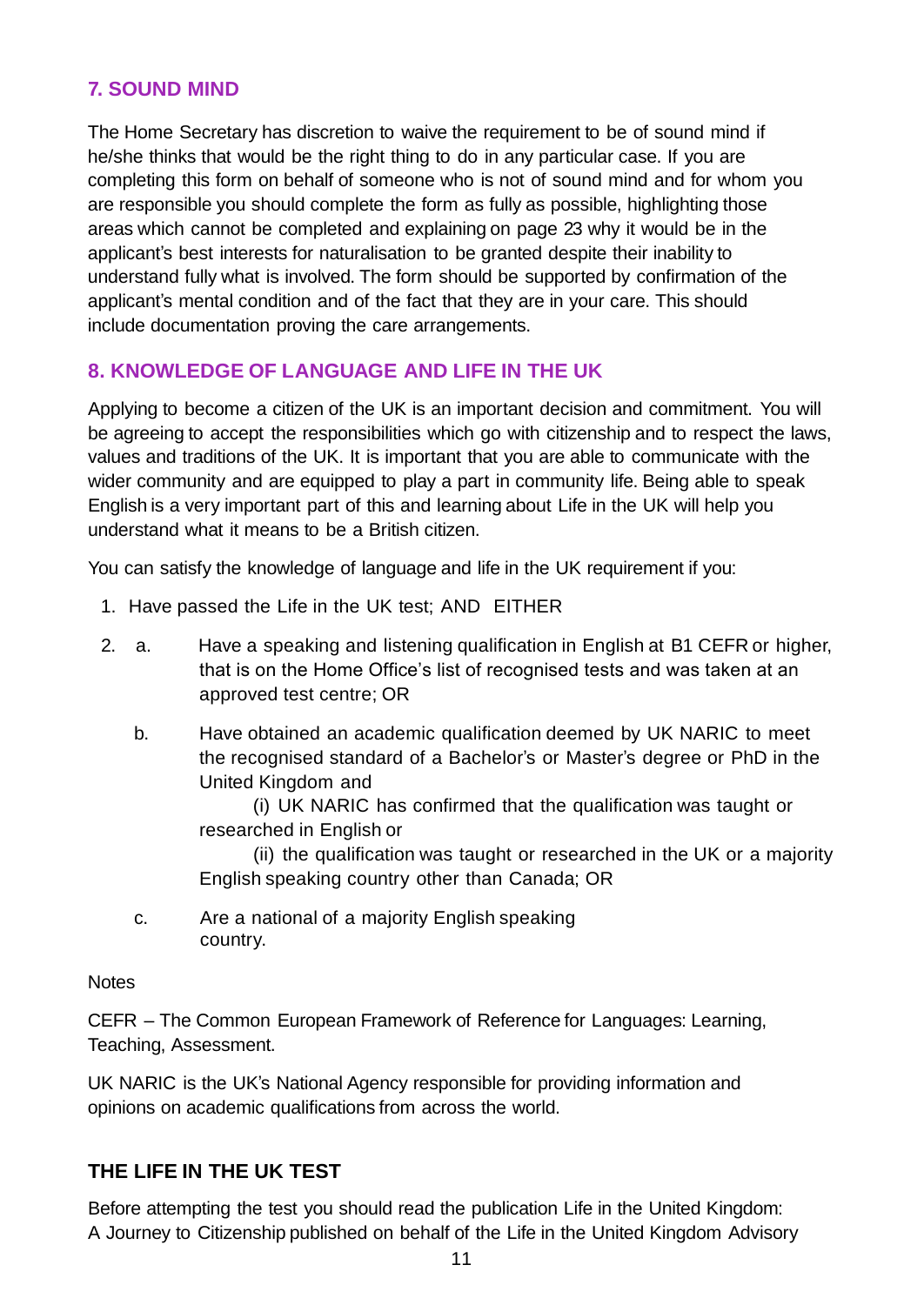Group by TSO (The Stationery Office) ISBN-978-0-11-341313-3, and available at £9.99, from Online [www.tso.co.uk/bookshop](http://www.tso.co.uk/bookshop) or by contacting:

TSO PO Box 29, Norwich NR3 1GN Telephone orders/General Enquiries: 0870 600 5522. Fax orders: 0870 600 5533. E-mail: [book.orders@tso.co.uk](mailto:book.orders@tso.co.uk) Text phone 0870 240 3701

Or from TSO shops or accredited agents or from all good booksellers. There are a number of unofficial study guides available however, you should only need to read the official handbook "Life in the United Kingdom: A journey to Citizenship" in order to pass the Life in the UK test.

Once you feel confident that you have sufficient knowledge from the handbook, you may apply to take a test at a Life in the UK Test Centre. Further information that will help you to prepare yourself for the Life in the UK Test is available on the test website, www.lifeintheuktest.gov.uk

The Life in the UK Test website will give you all the help you need, including mouse and keyboard training to build your IT skills. To find your nearest test centre visit the website and click onto the link "Test Centres". You must book a test in advance. There is considerable demand and you are advised to book early. Prior to taking the test you will be asked to confirm your identity by producing one of the following:

- Your passport; or
- Home Office Travel Document; or
- Home Office entitlement card; or
- Home Office ARC letter; or
- Photo driving licence

Once you are registered at the test centre you can take the Life in the UK test. The fee for taking the test is given on the life in the UK test website and is payable directly to the Test Centre. Please note that fees are subject to review; you should check current fees with the Test Centre.

The test will be taken on a computer. You will be given an opportunity to practise using the equipment and have an option to complete a short trial test before beginning the Life in the UK test. The test will last for up to 45 minutes and comprise 24 questions based on the handbook Life in the United Kingdom: A Journey to Citizenship.

Support will be available at test centres for people with limited reading and writing ability or who lack basic IT skills.

Please note that staff at test centres will report any attempts at cheating or pressure to provide false results applied to them through bribery, physical threats or emotional blackmail. This may result in your prosecution. Any naturalisation application based on false results will fail.

If you pass the test you will be given a letter that verifies your success. This should be attached to your application for naturalisation. The test results will also be sent to the Home Office electronically. Before you take the test you should make sure you meet all the other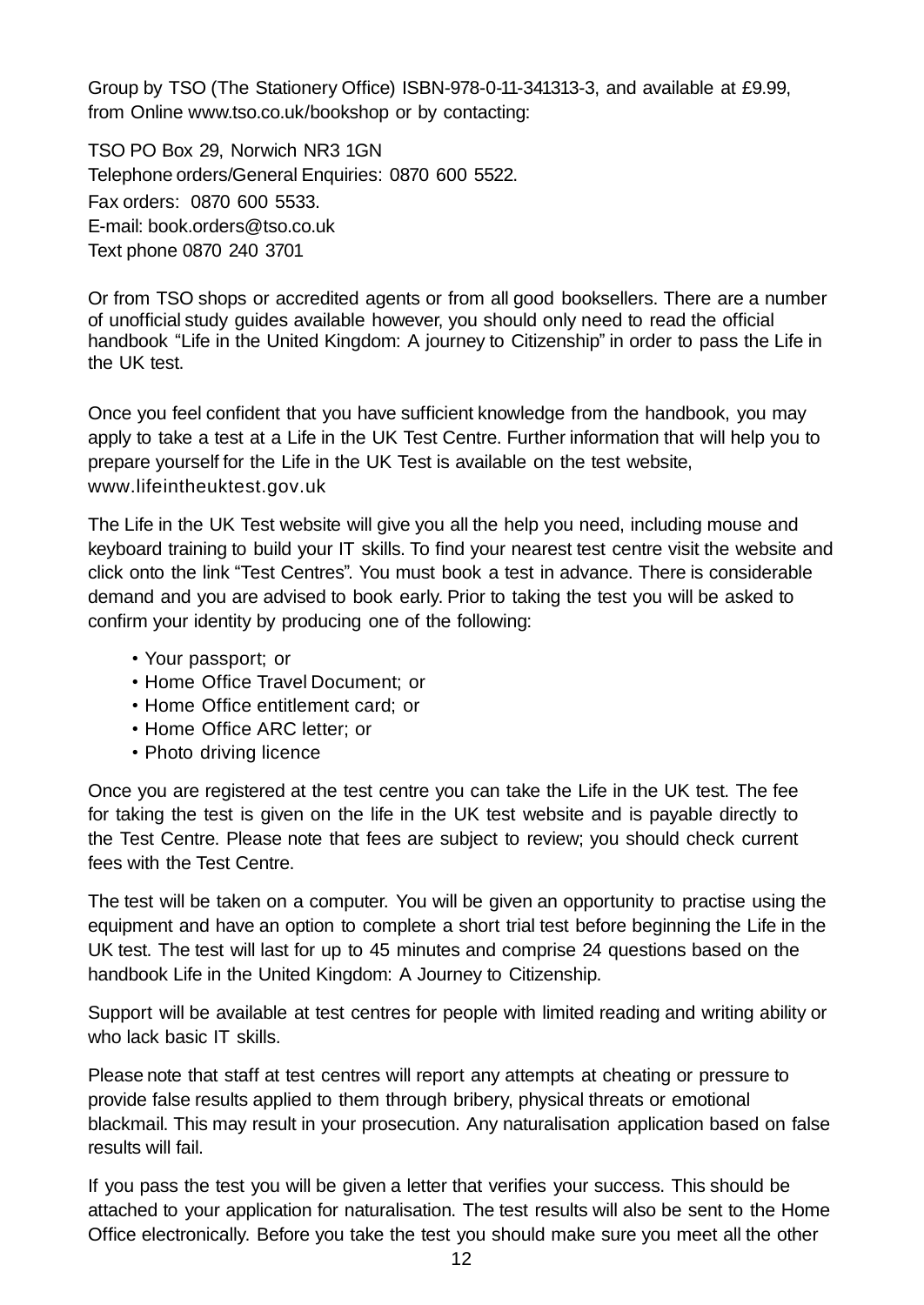requirements for naturalisation. Whilst the Home Office will retain the information it gets from test centres for a reasonable period, you should submit your application as soon as possible after taking the test. If you are not successful you may book and take a further test. There is no limit on the number of times you may take the test, but remember that you must pay an additional fee each time you take it. Since the questions set are drawn randomly from a large bank of questions any further test will be different from the earlier one that you took.

## **ACCEPTABLE QUALIFICATIONS**

As of  $12<sup>th</sup>$  November 2015, we will only accept an English language qualification that is on the Home Office's list of approved tests as evidence that you have met the requirement to hold a B1 level English qualification. This must be taken at a Home Office approved test centre.

The list of recognised tests can be found on the gov.uk website:

[https://www.gov.uk/government/publications/guidance-on-applying-for-uk-visa-approved](https://www.gov.uk/government/publications/guidance-on-applying-for-uk-visa-approved-english-language-tests)[english-language-tests.](https://www.gov.uk/government/publications/guidance-on-applying-for-uk-visa-approved-english-language-tests)

If you met the requirement to have sufficient knowledge of language and life in the UK when you applied for settlement by having a B1 level test you do not have to demonstrate it again. (People who applied for settlement on or after 28 October 2013 needed to have had a B1 level qualification.)

English courses are available at many Further Education, Adult and Community Colleges across the UK. You should be able to obtain addresses from your local telephone directory, or by contacting your local library or Town Hall. You may apply for an ESOL course at any time but you will have to pay if you are not eligible for free tuition.

It is not necessary to study for your qualification at an accredited college however, you may prefer to study at an institution which is a member of an accreditation scheme.

## **THOSE WHO HAVE OBTAINED AN ACADEMIC QUALIFICATION**

You will not be required to show a formal speaking and listening qualification if you have obtained an academic qualification deemed by UK NARIC to meet the recognised standard of a Bachelor's or Master's degree or PhD in the United Kingdom and either:

- (i) UK NARIC has confirmed that the qualification was taught or researched in English; or
- (ii) the qualification was taught or researched in the United Kingdom or a majority English speaking country as listed below (other than Canada).

Please note that you still need to pass the Life in the UK test to demonstrate your knowledge of life in the UK.

If you need to obtain confirmation from UK NARIC that your qualification was taught or researched in English, details can be found at www.naric.org.uk/visasandnationality.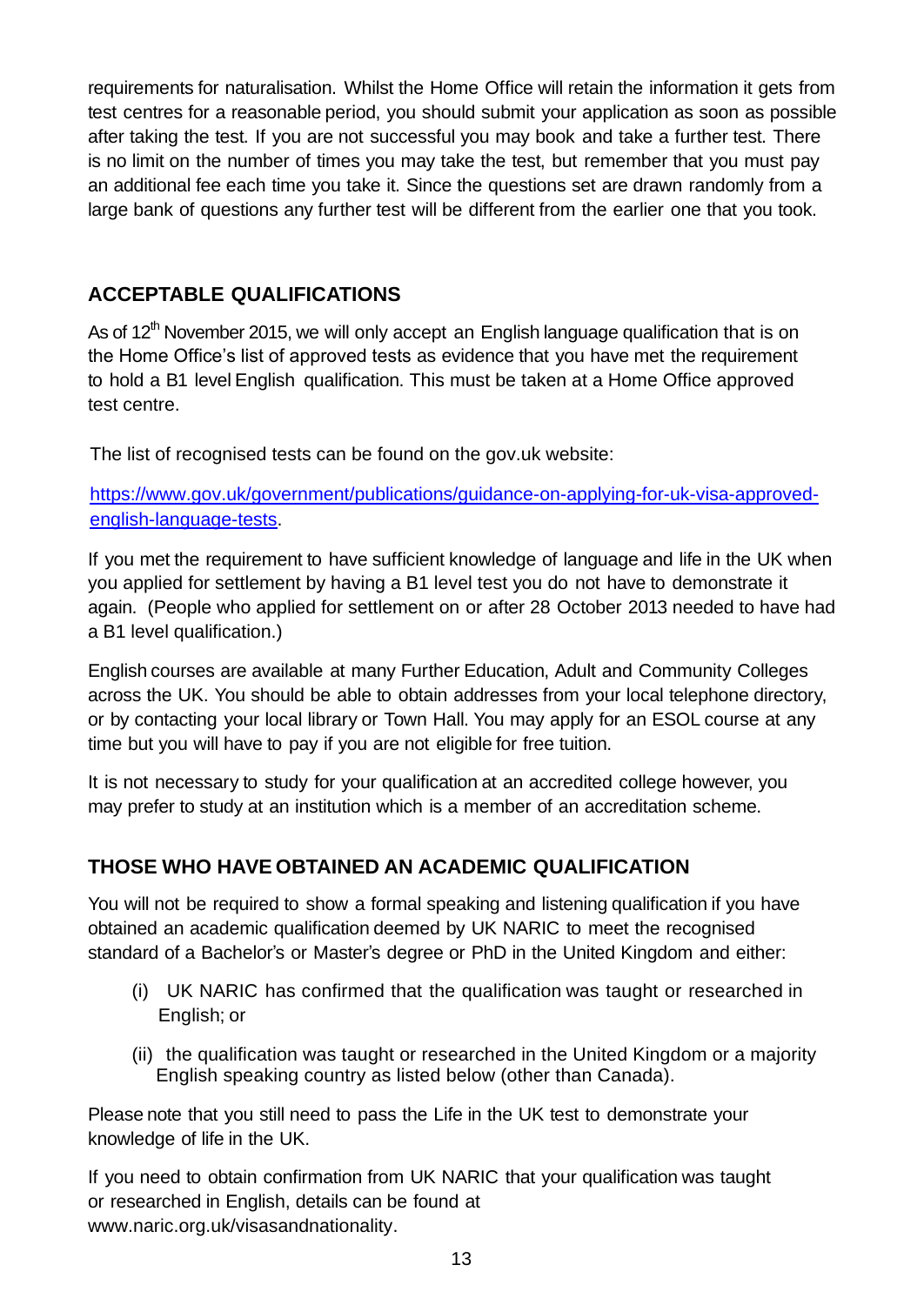## **NATIONALS OF MAJORITY ENGLISH SPEAKING COUNTRIES**

If you are a national of a majority English speaking country you will not be required to show a formal speaking and listening qualification. Nationals of majority English speaking countries are considered automatically to meet the English language component of the Knowledge of language and life in the UK requirement. However, you will still be required to pass the Life in the UK test to demonstrate your knowledge of life in the UK.

Nationals of the following countries are accepted as majority English speakers for naturalisation purposes:

| Antigua and Barbuda |                                  |
|---------------------|----------------------------------|
| Australia           | Ireland                          |
| The Bahamas         | Jamaica                          |
| <b>Barbados</b>     | New Zealand                      |
| <b>Belize</b>       | <b>St Kitts and Nevis Belize</b> |
| Canada              | St Lucia                         |
| Dominica            | St Vincent and the Grenadines    |
| Grenada             | Trinidad and Tobago              |
| Guyana              | The United States of America     |
|                     |                                  |

## **IF YOU ARE LIVING IN THE CHANNEL ISLANDS OR THE ISLE OF MAN**

You should seek advice from the Immigration Office.

Antigua and Barbuda

### **EXEMPTION FROM THE KNOWLEDGE OF LANGUAGE AND LIFE IN THE UK REQUIREMENT**

If you are aged 65 or over, or have a long term physical or mental condition that prevents you from meeting the knowledge of language and life in the UK requirement, you may be exempt. You may apply for exemption by ticking the appropriate box on the Form AN.

Please note that physical or mental illness will not automatically exempt you from this requirement. If your illness responds to treatment then we will expect you to prepare yourself to meet this requirement. Only if your condition prevents you permanently from meeting this requirement would we consider an exemption. Temporary illnesses, such as depression or stress, would not normally be grounds for exemption. You will need to provide proper evidence from your doctor. You will not be exempted on grounds of illiteracy. Long residence is not a reason for exemption either. The requirement to demonstrate knowledge of language and of life in the United Kingdom is specified in law and these are not grounds for exemption.

If you were exempted from the knowledge of language and life requirements when you applied for settlement you must now meet the requirement before applying for naturalisation unless you are exempted on grounds of age or physical or mental impairment.

If you have already satisfied the requirement to have sufficient knowledge of language and life in the UK for settlement, by applying on or after 28 October 2013, you do not have to demonstrate it again.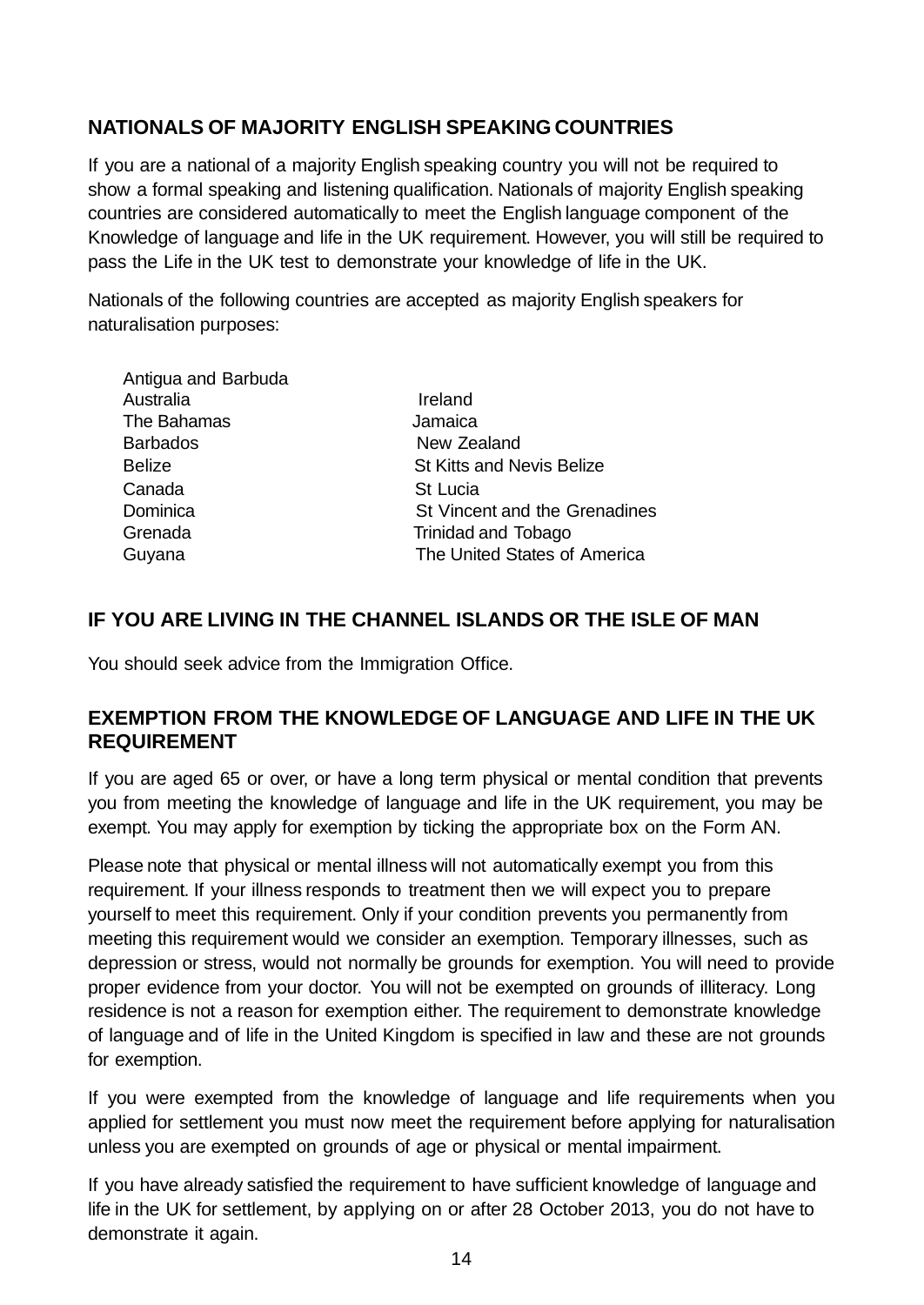## **9. GOOD CHARACTER**

To be of good character you should have shown respect for the rights and freedoms of the United Kingdom, observed its laws and fulfilled your duties and obligations as a resident of the United Kingdom. Checks will be carried out to ensure that the information you give is correct.

If you are not honest about the information you provide and you are naturalised on the basis of incorrect or fraudulent information you will be liable to have British citizenship taken away (deprivation) and be prosecuted. It is a criminal offence to make a false declaration knowing it is untrue.

## **Criminality**

Criminal record checks will be carried out in all cases.

If you have a conviction in the UK or overseas, within the relevant sentence based threshold you are unlikely to be naturalised and the fee would not be fully refunded. Similarly if you have been charged with a criminal offence and are awaiting trial or sentencing, you are advised not to make any application for naturalisation until the outcome is known. If you are convicted, you should then consult the table below.

|    | Sentence                                                                                                       | Impact                                                                                                |
|----|----------------------------------------------------------------------------------------------------------------|-------------------------------------------------------------------------------------------------------|
| 1. | 4 years' or more imprisonment                                                                                  | Application will normally be refused, regardless<br>of when the conviction occurred.                  |
| 2. | Between 12 months' and<br>4 years' imprisonment                                                                | Application will normally be refused unless 15<br>years have passed since the end of the<br>sentence. |
| 3. | Up to 12 months' imprisonment                                                                                  | Applications will normally be refused unless 10<br>years have passed since the end of the sentence.   |
| 4. | A non-custodial offence or<br>other out of court disposal that<br>is recorded on a person's<br>criminal record | Application will normally be refused if the<br>conviction occurred in the last 3 years.               |

Notes:

- a. A person who receives a sentence of life imprisonment is included in the '4 years or more imprisonment' category (i.e. line 1).
- b. A person who receives a custodial sentence of exactly 4 years is included in the '4 years or more imprisonment' category (i.e. line 1).
- c. A person who receives a custodial sentence of exactly 12 months or exactly 1 year is included in the 'Between 12 months and 4 years imprisonment' category (i.e. line 2).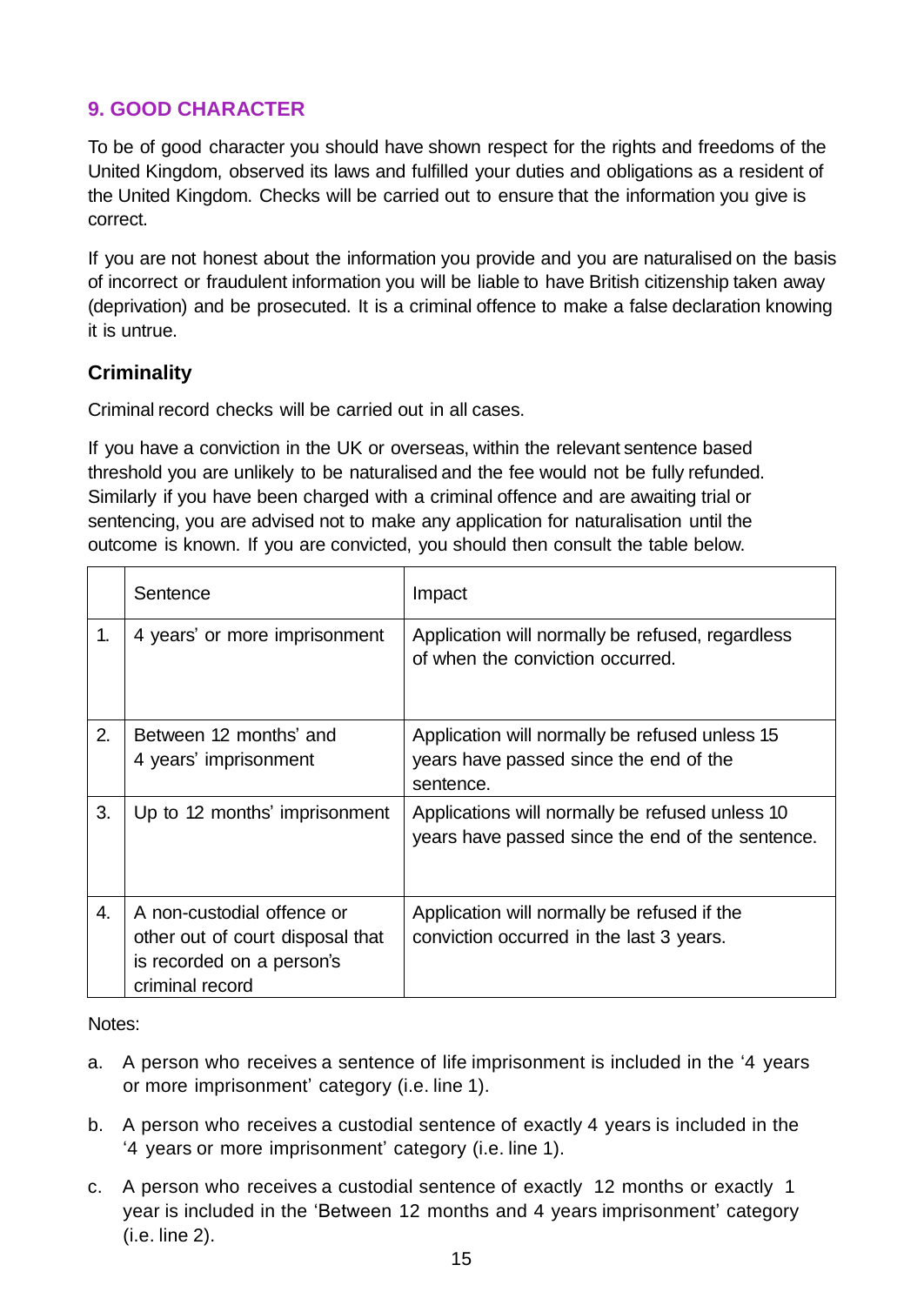d. The "end of the sentence" means the entire sentence imposed, not just the time the person spent in prison. For example, a person sentenced to 3 years' imprisonment on 1/1/2013 will normally be refused citizenship until 1/1/2031 – the 15 year 'bar'

added to the 3 year sentence.

- e. A "non-custodial offence or other out of court disposal that is recorded on a person's criminal record" (i.e. line 4) includes Fines, Cautions, Warnings and Reprimands, Community Sentences, Civil Orders, Hospital Orders & Restriction Orders and Potential Court Orders.
- f. A person who is subject of an extant Deportation Order will be refused citizenship regardless of when they apply.
- g. Some extremely short periods of imprisonment may not be included in the 'up to 12 months imprisonment' category (i.e. line 3). This will depend on whether the person was convicted & sentenced or simply committed to prison. The latter is not a sentence and the vast majority of those detained for one day – for example, under s135 of the Magistrates' Courts Act 1980 – will have been committed by the court and not sentenced. The decision maker will instead treat this as a "noncustodial offence or other out of court disposal that is recorded on a person's criminal record" (i.e. line 4).
- h. A suspended prison sentence will be treated as a "non-custodial offence or other out of court disposal that is recorded on a person's criminal record" (i.e. line 4).

The exception is where that sentence is subsequently 'activated'. This means that the person re-offended or failed to adhere to/breached the conditions of that sentence. Where this happens, the sentence length will be the one originally imposed.

Example 1: a person is sentenced to 6 months' imprisonment, suspended for two years. If they 'activate' this, the sentence should be 6 months and fall into the 'up to 12 months' imprisonment' category above (i.e. line 3).

Example 2: a person is sentenced to 12 months' imprisonment, suspended for two years. If they 'activate' this, the sentence should be 12 months and fall into the 'Between 12 months and 4 years' imprisonment' category above (i.e. line 2).

- i. Sentences imposed overseas will normally be treated as if they occurred in the UK.
- j. For concurrent sentences, the decision maker will take the longest single sentence imposed. For example, a sentence of 9 months' imprisonment served concurrently with a sentence of 6 months' imprisonment will be treated the same as one 9-month sentence.

For consecutive sentences, the decision maker will add together the total of all the sentences imposed. For example, a sentence of 9 months' imprisonment served consecutively with a sentence of 6 months' imprisonment will be treated the same as one 15-month sentence.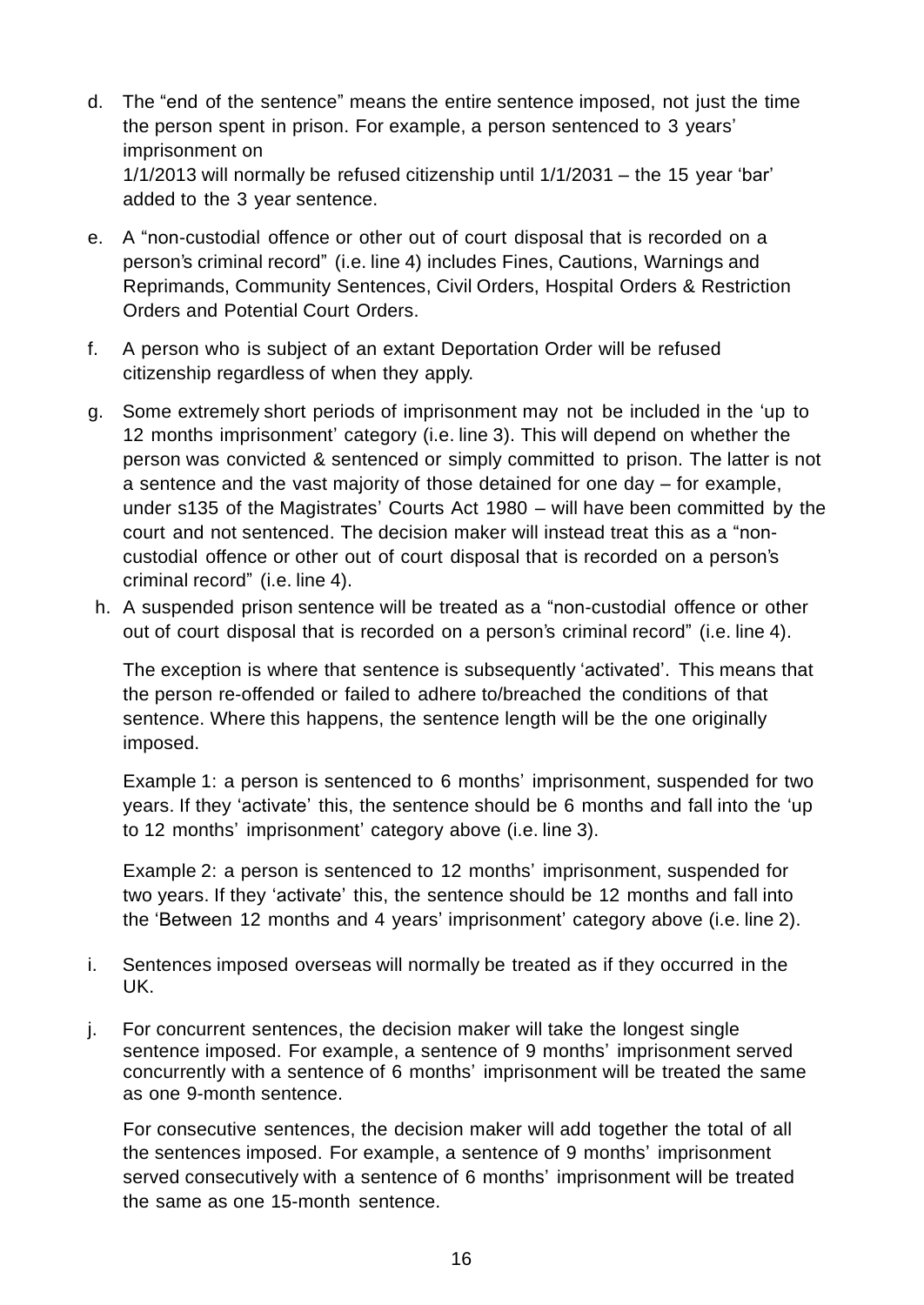You are also advised to refer to the good character policy guidance which caseworkers use to decide your application. This is available at:

[https://www.gov.uk/government/uploads/system/uploads/attachment\\_data/file/385792/](https://www.gov.uk/government/uploads/system/uploads/attachment_data/file/385792/Chapter_18_Annex_D_v02_141210_web_version.pdf)  [Chapter\\_18\\_Annex\\_D\\_v02\\_141210\\_web\\_version.pdf](https://www.gov.uk/government/uploads/system/uploads/attachment_data/file/385792/Chapter_18_Annex_D_v02_141210_web_version.pdf)

We may disregard a single non-custodial sentence, providing it did not occur in the final 12 months of the applicant's residential qualifying period, if there are strong countervailing factors which suggest the person is of good character in all other regards and the decision to refuse would be disproportionate. Offences involving dishonesty (e.g. theft), violence or sexual offences or drugs would not be disregarded. Drink-driving offences, driving while uninsured or disqualified would not be disregarded either.

## **What if you haven't been convicted but your character may be in doubt?**

You must say if there is any offence for which you may go to court or which is awaiting hearing in court. This includes having been arrested for an offence and waiting to hear if you will be formally charged. If you have been arrested and not told that charges have been dropped, or that you will not have to appear in court, you may wish to confirm the position with the police. For applicants from Scotland any civil penalties must also be declared. You must tell us if you are arrested or charged with an offence after you make your application and while the application is under consideration. You risk prosecution under section 46 of the British Nationality Act 1981 if you do not do so.

You must say whether you have been involved in anything which might indicate that you are not of good character. You must give information about any of these activities no matter how long ago this was. Checks will be made in all cases and your application may fail and your fee will not be fully refunded if you make an untruthful declaration. If you are in any doubt about whether you have done something or it has been alleged that you have done something which might lead us to think that you are not of good character you should say so.

#### **Deception**

If you have practised deception in your dealings with the Home Office or other Government Departments (e.g. by providing false information or fraudulent documents) this will be taken in to account in considering whether you meet the good character requirement.

Your application will be refused if you have attempted to deceive the Home Office within the last 10 years.

## **Immigration Related Issues**

Your application may also be refused if you have been involved in immigration offences in the last 10 years, such as entering the UK illegally, evading immigration control or abuse of the Knowledge of Language and Life in the UK requirement. Your application may also be refused if you have ever assisted someone else in the evasion of immigration control or employed illegal workers. Full details of our policy can be seen at:

[https://www.gov.uk/government/uploads/system/uploads/attachment\\_data/file/385792/](https://www.gov.uk/government/uploads/system/uploads/attachment_data/file/385792/Chapter_18_Annex_D_v02_141210_web_version.pdf)  Chapter 18 Annex D v02 141210 web version.pdf.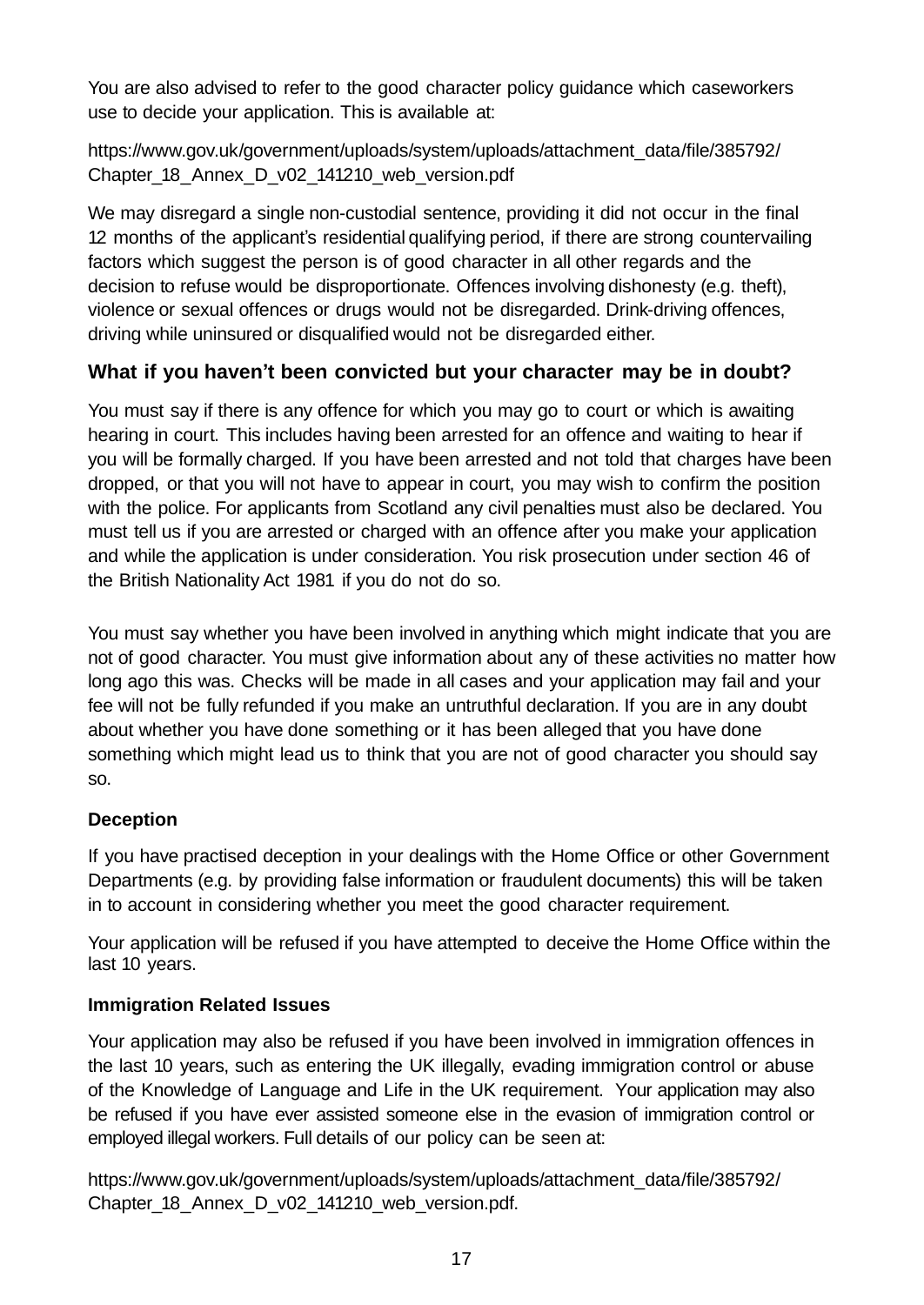## **War Crimes, Terrorism and Other Non-Conducive Activity**

You must also say here whether you have had any involvement in terrorism. If you do not regard something as an act of terrorism but you know that others do or might, you should mention it. You must also say whether you have been involved in any crimes in the course of armed conflict, including crimes against humanity, war crimes or genocide. If you are in any doubt as to whether something should be mentioned, you should mention it.

The following information provides guidance on actions which may constitute genocide, crimes against humanity and war crimes.

This guidance is not exhaustive. Before you answer these questions you should consider the full definitions of war crimes, crimes against humanity and genocide which can be found in Schedule 8 of the International Criminal Court Act 2001 on the [legislation website.](http://www.hmso.gov.uk/acts/acts2001/20010017.htm)

Alternatively, copies can be purchased from The Stationery Office, telephone 0870 600 5522.

It is your responsibility to satisfy yourself that you are familiar with the definitions and can answer the questions accurately.

### **Genocide**

Acts committed with intent to destroy, in whole or in part, a national, ethnical, racial or religious group.

### **Crimes against humanity**

Acts committed at any time (not just during armed conflict) as part of a widespread or systematic attack, directed against any civilian population with knowledge of the attack. This would include offences such as murder, torture, rape, severe deprivation of liberty in violation of fundamental rules of international law and enforced disappearance of persons.

## **War Crimes**

Grave breaches of the Geneva Conventions committed during an armed conflict. This includes an internal armed conflict and an international armed conflict. The types of acts that may constitute a war crime include wilful killing, torture, extensive destruction of property not justified by military necessity, unlawful deportation, the intentional targeting of civilians and the taking of hostages.

## **Terrorist Activities**

Any act committed, or the threat of action, designed to influence a government or intimidate the public and made for the purpose of advancing a political, religious or ideological cause and that involves serious violence against a person; that may endanger another person's life; creates a serious risk to the health or safety of the public; involves serious damage to property; is designed to seriously disrupt or interfere with an electronic system.

## **Organisations concerned in terrorism**

An organisation is concerned in terrorism if it:

a. Commits or participates in acts of terrorism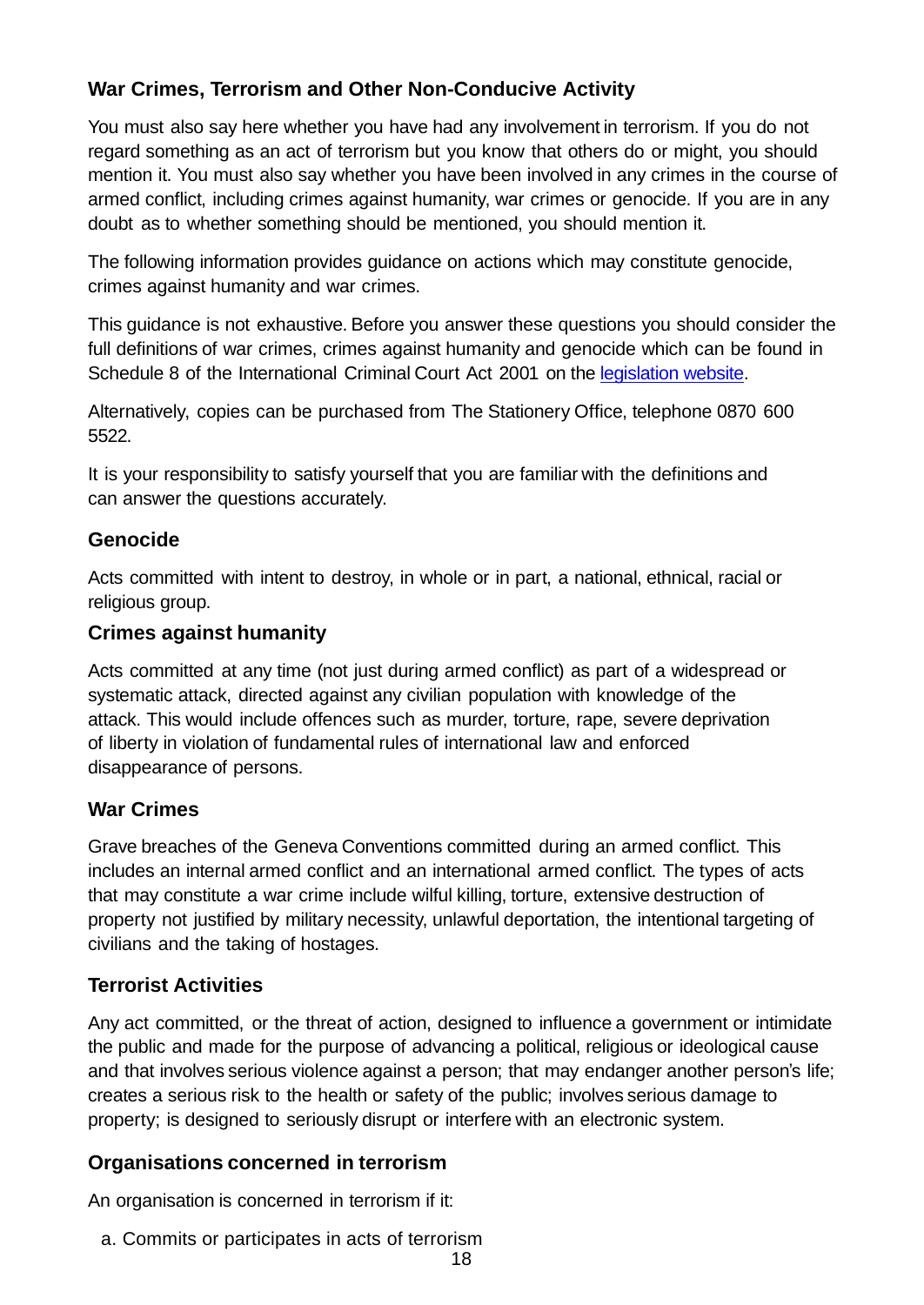- b. Prepares for terrorism,
- c. Promotes or encourages terorism (including the unlawful glorification of terrorism), or
- d. Is otherwise concerned interrorism.

## **10. CROWN AND DESIGNATED SERVICE**

If you are applying for citizenship on the grounds of your Crown service rather than UK residence, you must show that you:

• Are serving overseas in Crown service on the date that your application is received

- Have been the holder of a responsible post overseas
- Have given outstanding service, normally over a substantial period. (There is no fixed period and naturalisation is not granted merely on completion of satisfactory service)
- Have some close connection with the UK

Crown service as far as your application is concerned, means working overseas directly for Her Majesty's Government in the UK (or Northern Ireland, Scotland or Wales). It is only an alternative to the requirements about residence in the UK: you must still satisfy the requirements about character, language skills, knowledge of life in the UK and future intentions.

Designated service means service of any description designated by the Home Secretary as being closely associated with activities abroad by Her Majesty's Government in the United Kingdom. A list of the types of services that have been designated is given Annex A to Chapters 4 of the Nationality guidance on the [GOV.UK website.](https://www.gov.uk/government/publications/chapter-4-acquisition-by-birth-outside-the-uk-nationality-instructions)

If you are married to or the civil partner of a British citizen who is in Crown service or a similar service, there is a possible alternative to the 3 year residential qualifying period. To apply on this basis you will need to show that:

- On the day you apply your husband, wife or civil partner is working outside the UK either in Crown or designated service.
- Your husband, wife or civil partner should have been recruited in the UK to that service.
- Your naturalisation on Crown or designated service grounds should be in the interests of your husband/wife or civil partner's employing organisation. The organisation should provide a letter to this effect.
- If you are in the UK on the day you apply, you must not be subject to time restrictions on your stay.
- You were not in the UK in breach of the immigration laws during the period of 3 years immediately before applying.
- Your marriage/civil partnership should have lasted 3 years or more

Marriage or civil partnership to a British citizen in Crown or designated service is only an alternative to certain of the requirements about residence in the UK. You must still satisfy the requirements about character, language skills and knowledge of life in the UK and, if you have been in the UK, you must comply with the above requirements about lawful residence and freedom from immigration time restrictions.